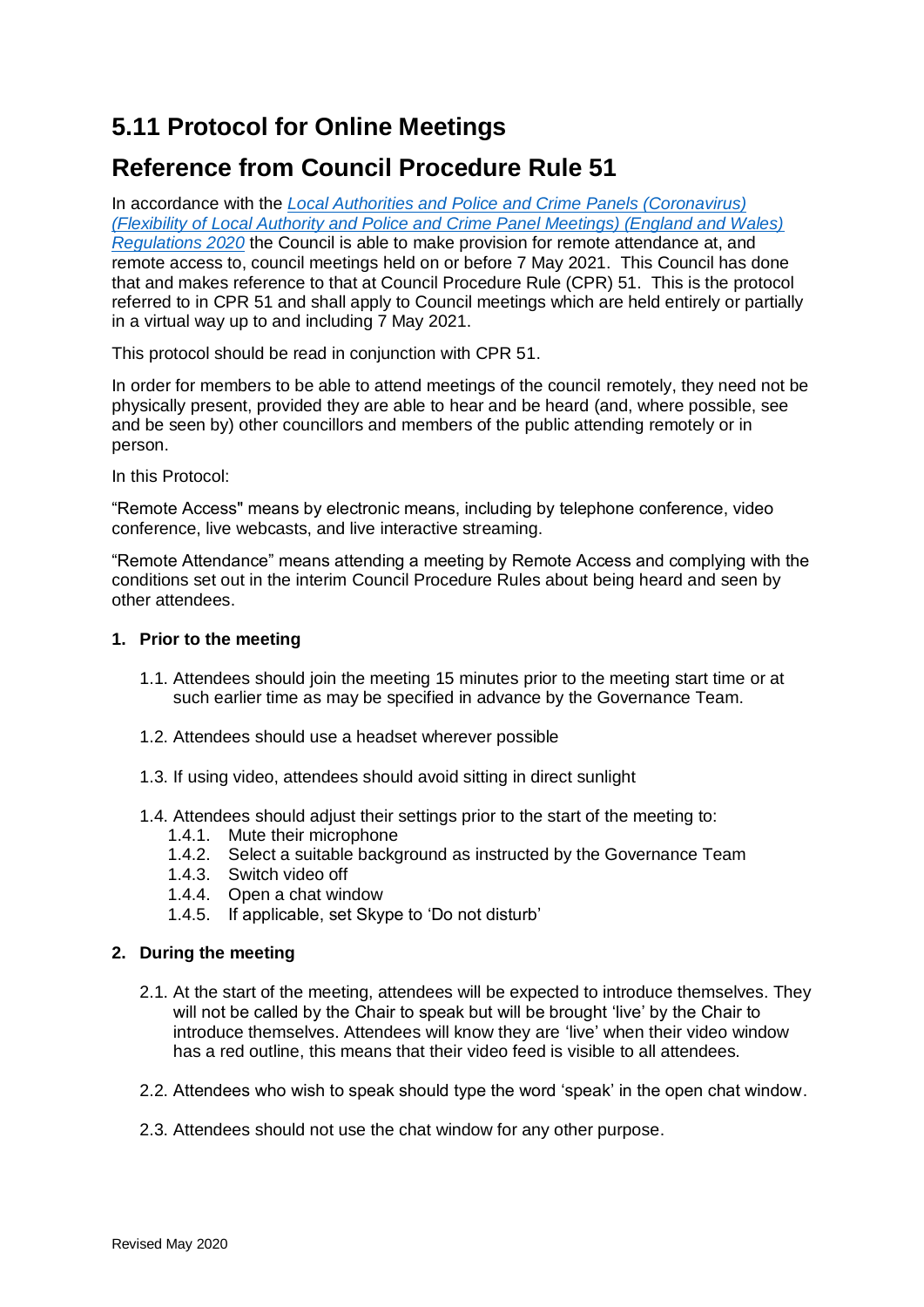- 2.4. Attendees who have indicated that they wish to speak should turn their video feed on when they are third in the chat queue.
- 2.5. Attendees should speak only once invited to do so by the Chair and should only unmute their microphone once the Chair has called them to speak.
- 2.6. Attendees should only speak once the 'live' red outline appears around their video window.
- 2.7. Attendees should always state their name before speaking, even though the Chair will have just called them.
- 2.8. Attendees should avoid asking if they can be seen or heard, the Chair will monitor and address any problems.
- 2.9. If attendees are referring to any of the published documents, they should announce the page or slide number clearly.
- 2.10 Attendees should remember to mute themselves when they have finished speaking and to turn their video feed off.

#### **3. Role of the chair**

- 3.1. The Chair will communicate with the meeting production team, governance and other officers independently of the meeting. This is to enable administrative tasks to be undertaken and for advice to be taken where applicable.
- 3.2. The Chair or a Council officer will go through the meeting etiquette before the stream goes live.
- 3.3. The Chair will introduce the meeting and confirm that the meeting is being streamed.
- 3.4. The Chair will ensure that attendees introduce themselves.
- 3.5. The Chair will manage speakers using the chat window, inviting attendees to speak by name when they are next.
- 3.6. Once a speaker has finished the Chair will thank them and introduce the next speaker if applicable.
- 3.7. The Chair should be proactive and verbally note the order of speaking at the beginning of discussion on an item.
- 3.8. The Chair or a member of the Governance Team will facilitate any voting and will do this by means of a roll call, asking each voting attendee by name whether the vote for or against any motion, or abstain.

#### **4. Officers**

4.1. A Governance Services Officer must be present at the meeting and should, wherever possible, be in the room if a meeting is held in a physical room with some Members in Remote Attendance. If this is not possible, then a Governance Services Officer must be present remotely.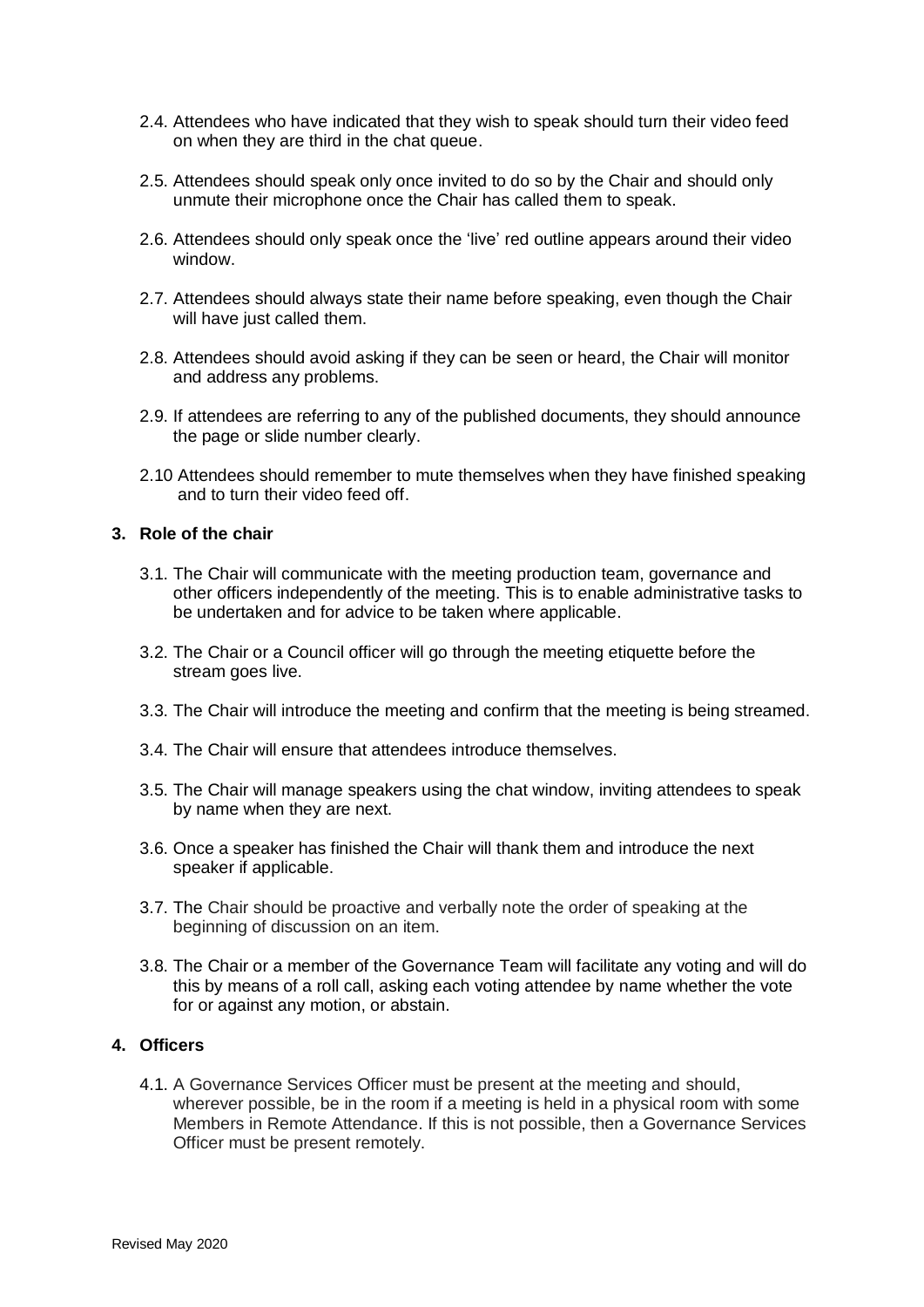4.2. Other Council Officers will be present as required to present reports or assist in the administration / production of the meeting.

## **5. Other Attendees**

5.1. Any other person may attend and contribute to a meeting (in accordance with Standing Orders or otherwise invited to do so by the Chair), provided that they have Remote Access to the meeting which enables them to be heard by attendees including the public.

#### **6. Exempt and Confidential Items**

- 6.1. The usual requirements in relation to these continue to apply.
- 6.2. These items should be considered at the end of a meeting to facilitate prohibiting the public's access during these items.
- 6.3. An Officer will be responsible for ensuring that the public do not have access to the meeting during these items.
- 6.4. The Chair must not allow the meeting to discuss any exempt or confidential item until the Governance Services Officer has verbally confirmed that the public does not have access to the meeting.
- 6.5. A Member in Remote Attendance must not breach their duty of confidentiality to the council by allowing any unauthorised person to be present in the same room as them when the meeting discusses an exempt or confidential item.

## **7. Technical Difficulties**

- 7.1. If the Chair is made aware that the live link to the meeting is lost or interrupted, the Chair should adjourn the meeting during any item which is open to the public.<sup>1</sup>
- 7.2. The Chair should also adjourn the meeting if the Governance Services Officer loses their connection.
- 7.3. The Chair may briefly adjourn a meeting if made aware that a Member in Remote Attendance has lost their connection to the meeting.
- 7.4. If a significant number of Members in Remote Attendance lose their connection at the same time, the Chair may adjourn the meeting to another date or time even if the meeting is still quorate.
- 7.5. During any period when a Member has lost their connection, they are not deemed to be present at the meeting. In such circumstances, a Member should consider whether their absence during the item is such that it is inappropriate for them to take part in the vote.
- 7.6. The Chair may also defer an item if any other person who was expected to participate or contribute in relation to that item loses their connection and it is not possible to reconnect in a reasonable time period during the meeting.

**.** 

 $1$  The Chair would only be expected to adiourn if the public link was down and would not be expected to adjourn if only a single member of the public were to lose their connection.